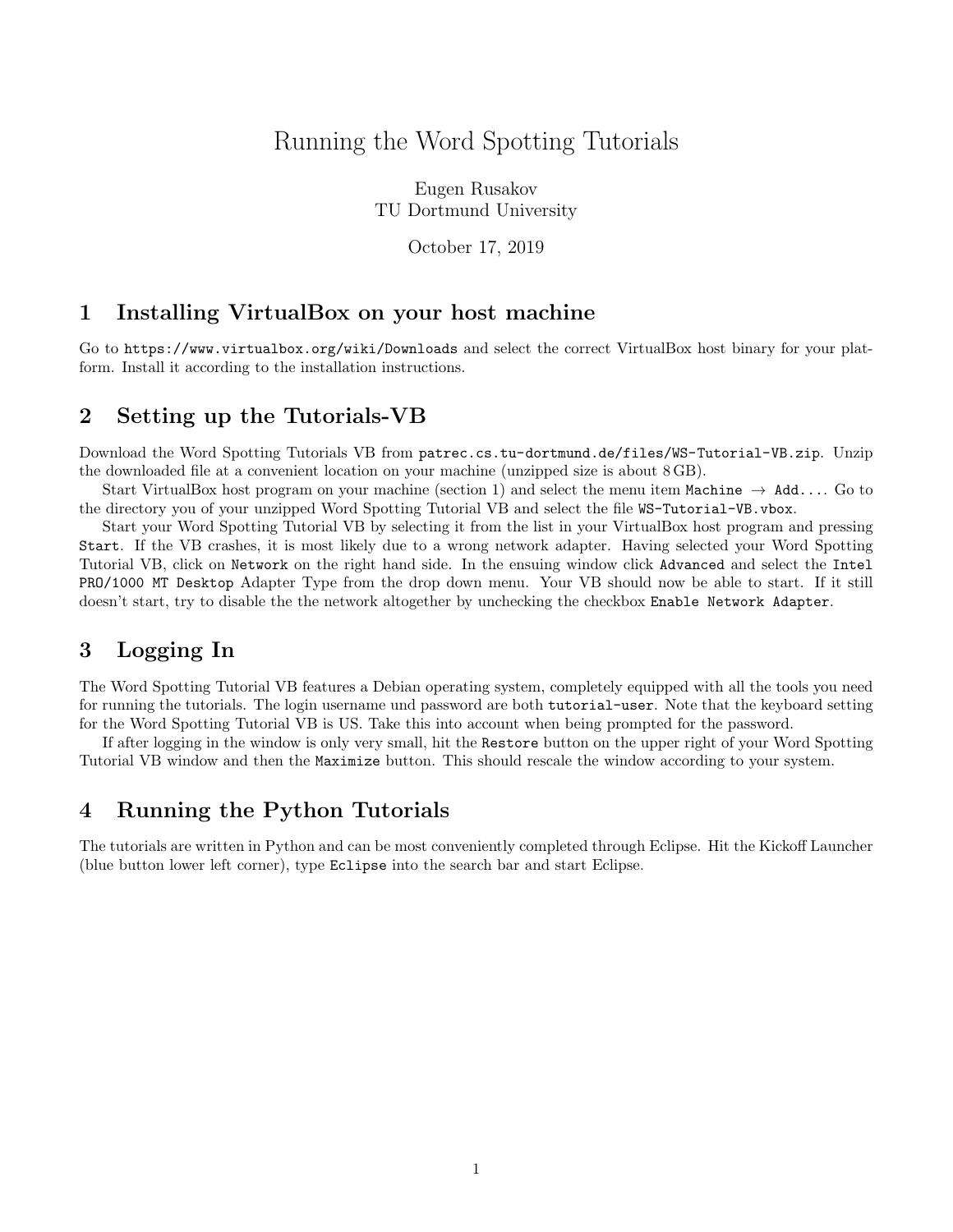| tutorial-user (tutorial-user) on ws-tutorial-vl Skoslosstor |   |
|-------------------------------------------------------------|---|
| Search: Eclipse                                             | G |
| Eclipse                                                     |   |
| eclipse                                                     |   |
|                                                             |   |
|                                                             |   |
|                                                             |   |
|                                                             |   |
|                                                             |   |
|                                                             |   |
|                                                             |   |
| 白<br>A.                                                     |   |

Eclipse will automatically load the exercises for the tutorial.

| $\bullet$ $\circ$                                                          | workspace - PyDev - WS Tutorials/exe                                                                     |  |  |  |  |
|----------------------------------------------------------------------------|----------------------------------------------------------------------------------------------------------|--|--|--|--|
| File Edit Source Refactoring Navigate Search Project Pydev Run Window Help |                                                                                                          |  |  |  |  |
|                                                                            |                                                                                                          |  |  |  |  |
| 日生<br>净<br>PyDev Package Explorer &<br>▽                                   | $\qquad \qquad \blacksquare$<br>$\Box$<br>P ex0 python intro &                                           |  |  |  |  |
| $\blacktriangleright$ $\mathbb{Z}$ WS Tutorials                            | import numpy as np                                                                                       |  |  |  |  |
| $\blacktriangledown$ $\frac{4}{3}$ exercises                               | $\overline{2}$                                                                                           |  |  |  |  |
| ▶ a ex0 python intro.py                                                    | $\Rightarrow$ def intro():<br>$4\Theta$                                                                  |  |  |  |  |
| I P ex1 bag of features.py                                                 | 5<br># In this intro task you shall familiarize you:                                                     |  |  |  |  |
|                                                                            | # basic structures and functions of Python and<br>6                                                      |  |  |  |  |
| I P ex2 deep learning.py                                                   | 7<br># help you to get started more easily with the                                                      |  |  |  |  |
| $\triangleright$ $\blacksquare$ src                                        | 8<br># exercises.<br>$\circ$<br># Whenever you see an "Implement Me" error rai:                          |  |  |  |  |
| $\triangleright$ $\triangleright$ data                                     | # that you are expected to replace it with the<br>10                                                     |  |  |  |  |
| $\triangleright$ $\triangleright$ tests                                    | 11<br># the task presented.                                                                              |  |  |  |  |
| python (/usr/bin/python)                                                   | 12<br>#                                                                                                  |  |  |  |  |
|                                                                            | 13<br># !!!IMPORTANT!!!: Please read the comments car                                                    |  |  |  |  |
|                                                                            | 14<br># hints wrt. Python / NumPy functions that wil<br>15<br># hand.                                    |  |  |  |  |
|                                                                            | 16                                                                                                       |  |  |  |  |
|                                                                            | 17<br># !!!ALSO!!!: Use debugging to step through the                                                    |  |  |  |  |
|                                                                            | # happening! This is not only important for th:<br>18                                                    |  |  |  |  |
|                                                                            | # exercises as well!<br>19<br>20                                                                         |  |  |  |  |
|                                                                            | # For a debugging breakpoint simply double clid<br>21<br># line numbers. Try it out for line number 92 a |  |  |  |  |
|                                                                            | 22<br># green bug in the task bar). When asked if you                                                    |  |  |  |  |
|                                                                            | 23<br># view, do so.                                                                                     |  |  |  |  |
|                                                                            | 24                                                                                                       |  |  |  |  |
|                                                                            | 25<br>print '1) Basic data types'<br>print (accomposed consequences)<br>26                               |  |  |  |  |
|                                                                            | $27\Theta$                                                                                               |  |  |  |  |
|                                                                            | 28<br># Variable typing is dynamic                                                                       |  |  |  |  |
|                                                                            | 29                                                                                                       |  |  |  |  |
|                                                                            | 30<br># Int                                                                                              |  |  |  |  |
|                                                                            | 31<br>$variable = 1$<br>32<br>print type(variable)                                                       |  |  |  |  |
|                                                                            | 33                                                                                                       |  |  |  |  |
|                                                                            | 34<br># Float                                                                                            |  |  |  |  |

You can open them by double cliccking them in the PyDev Package Explorer. You are advised to run the tutorials by setting break points (line 25 in the image) and running the code in debug mode. A breakpoint can be set by double clicking in the light gray area next to the line numbers.

Debugging is started by pressing the arrow next to the debug symbol (bug) and selecting Debug As  $\rightarrow$  Python Run.

| $\bullet$ $\circ$                                                          |                                                                                                                                              |
|----------------------------------------------------------------------------|----------------------------------------------------------------------------------------------------------------------------------------------|
| Refactoring<br>File Edit<br>Source                                         | Navigate Search Project Pydev Run Window<br>Help                                                                                             |
|                                                                            |                                                                                                                                              |
| ■ PyDev Package Explorer 23                                                | 2 1 WS Tutorials ex2_deep_learning.py<br>x0 python intro 23<br>2 WS Tutorials ex1_bag_of_features.py                                         |
| $\blacktriangleright$ $\mathbb{C}^5$ WS Tutorials                          | import numpy as np<br>3 WS Tutorials WS Tutorials                                                                                            |
| $\blacktriangledown$ $\bigoplus$ exercises                                 | 4 WS Tutorials sift py<br>Αï<br>B⊜ def intro():                                                                                              |
| $\triangleright$ $\vec{p}$ ex0 python intro.py<br>▶ D ex1 bag of features. | 5 WS Tutorials ex0 python intro.py<br># In this intro task                                                                                   |
| ▶ P ex2 deep learning.py                                                   | <u><sup>2</sup> 1</u> Python Run<br>Debug As<br>st                                                                                           |
| $\triangleright$ $\Box$ Src                                                | Debug Configurations<br>2 Python unit-test                                                                                                   |
| ▶ e data                                                                   | a sla<br>Organize Favorites<br># that you are expec                                                                                          |
| $\triangleright$ $\triangleright$ tests<br>python (/usr/bin/python)        | # the task presented<br>11<br>12<br>13<br>!!!IMPORTANT!!!: F<br># hints wrt. Python<br>14<br># hand.<br>15<br>16<br>!!!ALSO!!!: Use de<br>17 |

Eclipse will then stop at the first breakpoint encountered.